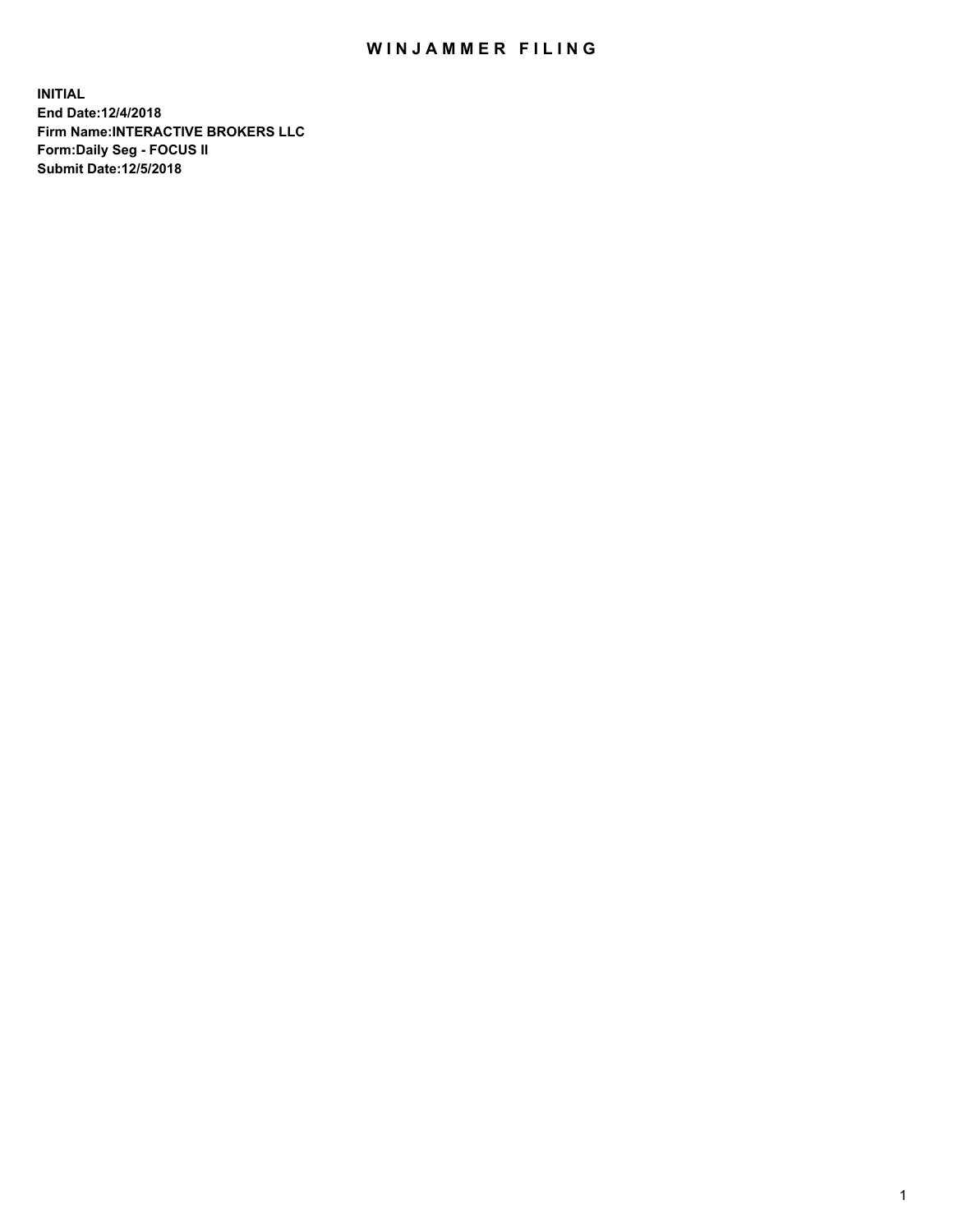**INITIAL End Date:12/4/2018 Firm Name:INTERACTIVE BROKERS LLC Form:Daily Seg - FOCUS II Submit Date:12/5/2018 Daily Segregation - Cover Page**

| Name of Company                                                                                                                                                                                                                                                                                                                | <b>INTERACTIVE BROKERS LLC</b>                                                                  |
|--------------------------------------------------------------------------------------------------------------------------------------------------------------------------------------------------------------------------------------------------------------------------------------------------------------------------------|-------------------------------------------------------------------------------------------------|
| <b>Contact Name</b>                                                                                                                                                                                                                                                                                                            | James Menicucci                                                                                 |
| <b>Contact Phone Number</b>                                                                                                                                                                                                                                                                                                    | 203-618-8085                                                                                    |
| <b>Contact Email Address</b>                                                                                                                                                                                                                                                                                                   | jmenicucci@interactivebrokers.c<br>om                                                           |
| FCM's Customer Segregated Funds Residual Interest Target (choose one):<br>a. Minimum dollar amount: ; or<br>b. Minimum percentage of customer segregated funds required:% ; or<br>c. Dollar amount range between: and; or<br>d. Percentage range of customer segregated funds required between:% and%.                         | $\overline{\mathbf{0}}$<br>$\overline{\mathbf{0}}$<br>155,000,000 245,000,000<br>0 <sub>0</sub> |
| FCM's Customer Secured Amount Funds Residual Interest Target (choose one):<br>a. Minimum dollar amount: ; or<br>b. Minimum percentage of customer secured funds required:% ; or<br>c. Dollar amount range between: and; or<br>d. Percentage range of customer secured funds required between:% and%.                           | $\overline{\mathbf{0}}$<br>0<br>80,000,000 120,000,000<br>0 <sub>0</sub>                        |
| FCM's Cleared Swaps Customer Collateral Residual Interest Target (choose one):<br>a. Minimum dollar amount: ; or<br>b. Minimum percentage of cleared swaps customer collateral required:% ; or<br>c. Dollar amount range between: and; or<br>d. Percentage range of cleared swaps customer collateral required between:% and%. | $\overline{\mathbf{0}}$<br><u>0</u><br>$\underline{0}$ $\underline{0}$<br>00                    |

Attach supporting documents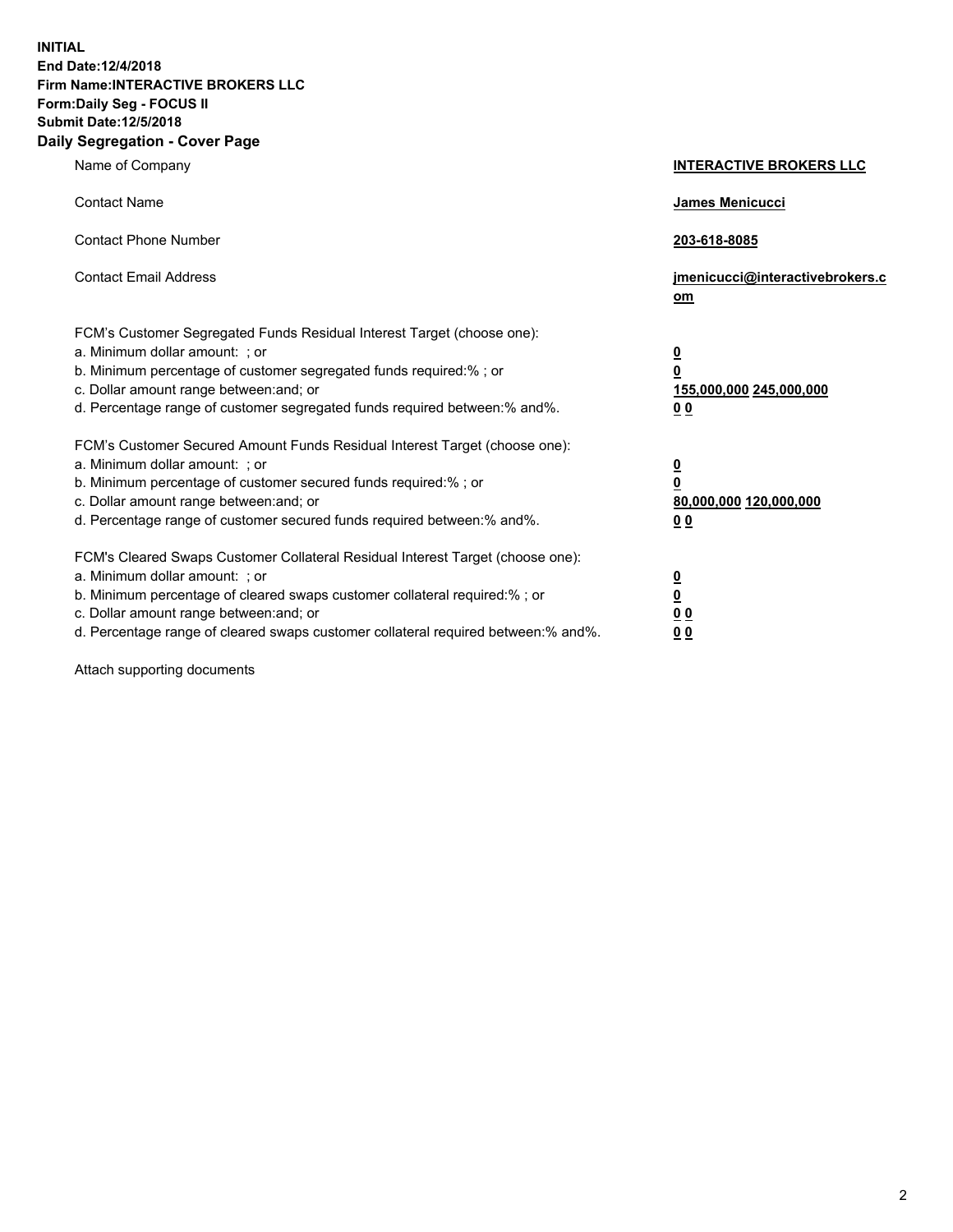## **INITIAL End Date:12/4/2018 Firm Name:INTERACTIVE BROKERS LLC Form:Daily Seg - FOCUS II Submit Date:12/5/2018 Daily Segregation - Secured Amounts**

|          | Daily Jegi egation - Jeculeu Alliounts                                                                                               |                                          |
|----------|--------------------------------------------------------------------------------------------------------------------------------------|------------------------------------------|
|          | Foreign Futures and Foreign Options Secured Amounts                                                                                  |                                          |
|          | Amount required to be set aside pursuant to law, rule or regulation of a foreign                                                     | $0$ [7305]                               |
|          | government or a rule of a self-regulatory organization authorized thereunder                                                         |                                          |
| 1.       | Net ledger balance - Foreign Futures and Foreign Option Trading - All Customers                                                      |                                          |
|          | A. Cash                                                                                                                              | 484,766,522 [7315]                       |
|          | B. Securities (at market)                                                                                                            | $0$ [7317]                               |
| 2.       | Net unrealized profit (loss) in open futures contracts traded on a foreign board of trade                                            | -30,386,368 [7325]                       |
| 3.       | Exchange traded options                                                                                                              |                                          |
|          | a. Market value of open option contracts purchased on a foreign board of trade                                                       | 47,135 [7335]                            |
|          | b. Market value of open contracts granted (sold) on a foreign board of trade                                                         | -91,689 [7337]                           |
| 4.       | Net equity (deficit) (add lines 1.2. and 3.)                                                                                         | 454,335,600 [7345]                       |
| 5.       | Account liquidating to a deficit and account with a debit balances - gross amount                                                    | 26,414 [7351]                            |
|          | Less: amount offset by customer owned securities                                                                                     | 0 [7352] 26,414 [7354]                   |
| 6.       | Amount required to be set aside as the secured amount - Net Liquidating Equity                                                       | 454,362,014 [7355]                       |
|          | Method (add lines 4 and 5)                                                                                                           |                                          |
| 7.       | Greater of amount required to be set aside pursuant to foreign jurisdiction (above) or line                                          | 454,362,014 [7360]                       |
|          | 6.                                                                                                                                   |                                          |
|          | FUNDS DEPOSITED IN SEPARATE REGULATION 30.7 ACCOUNTS                                                                                 |                                          |
| 1.       | Cash in banks                                                                                                                        |                                          |
|          | A. Banks located in the United States                                                                                                | 77,747,432 [7500]                        |
|          | B. Other banks qualified under Regulation 30.7                                                                                       | 0 [7520] 77,747,432 [7530]               |
| 2.       | Securities                                                                                                                           |                                          |
|          | A. In safekeeping with banks located in the United States                                                                            | 407,433,900 [7540]                       |
|          | B. In safekeeping with other banks qualified under Regulation 30.7                                                                   | 0 [7560] 407,433,900 [7570]              |
| 3.       | Equities with registered futures commission merchants                                                                                |                                          |
|          | A. Cash                                                                                                                              | $0$ [7580]                               |
|          | <b>B.</b> Securities                                                                                                                 | $0$ [7590]                               |
|          | C. Unrealized gain (loss) on open futures contracts                                                                                  | $0$ [7600]                               |
|          | D. Value of long option contracts                                                                                                    | $0$ [7610]                               |
|          | E. Value of short option contracts                                                                                                   | 0 [7615] 0 [7620]                        |
| 4.       | Amounts held by clearing organizations of foreign boards of trade                                                                    |                                          |
|          | A. Cash                                                                                                                              | $0$ [7640]                               |
|          | <b>B.</b> Securities                                                                                                                 | $0$ [7650]                               |
|          | C. Amount due to (from) clearing organization - daily variation                                                                      | $0$ [7660]                               |
|          | D. Value of long option contracts                                                                                                    | $0$ [7670]                               |
|          | E. Value of short option contracts                                                                                                   | 0 [7675] 0 [7680]                        |
| 5.       | Amounts held by members of foreign boards of trade                                                                                   |                                          |
|          | A. Cash                                                                                                                              | 115,763,563 [7700]                       |
|          | <b>B.</b> Securities                                                                                                                 | $0$ [7710]                               |
|          | C. Unrealized gain (loss) on open futures contracts                                                                                  | -18,050,916 [7720]                       |
|          | D. Value of long option contracts                                                                                                    | 47,135 [7730]                            |
|          | E. Value of short option contracts                                                                                                   | -91,689 [7735] 97,668,093 [7740]         |
| 6.<br>7. | Amounts with other depositories designated by a foreign board of trade                                                               | 0 [7760]                                 |
| 8.       | Segregated funds on hand                                                                                                             | $0$ [7765]                               |
| 9.       | Total funds in separate section 30.7 accounts<br>Excess (deficiency) Set Aside for Secured Amount (subtract line 7 Secured Statement | 582,849,425 [7770]<br>128,487,411 [7380] |
|          | Page 1 from Line 8)                                                                                                                  |                                          |
| 10.      | Management Target Amount for Excess funds in separate section 30.7 accounts                                                          | 80,000,000 [7780]                        |
| 11.      | Excess (deficiency) funds in separate 30.7 accounts over (under) Management Target                                                   | 48,487,411 [7785]                        |
|          |                                                                                                                                      |                                          |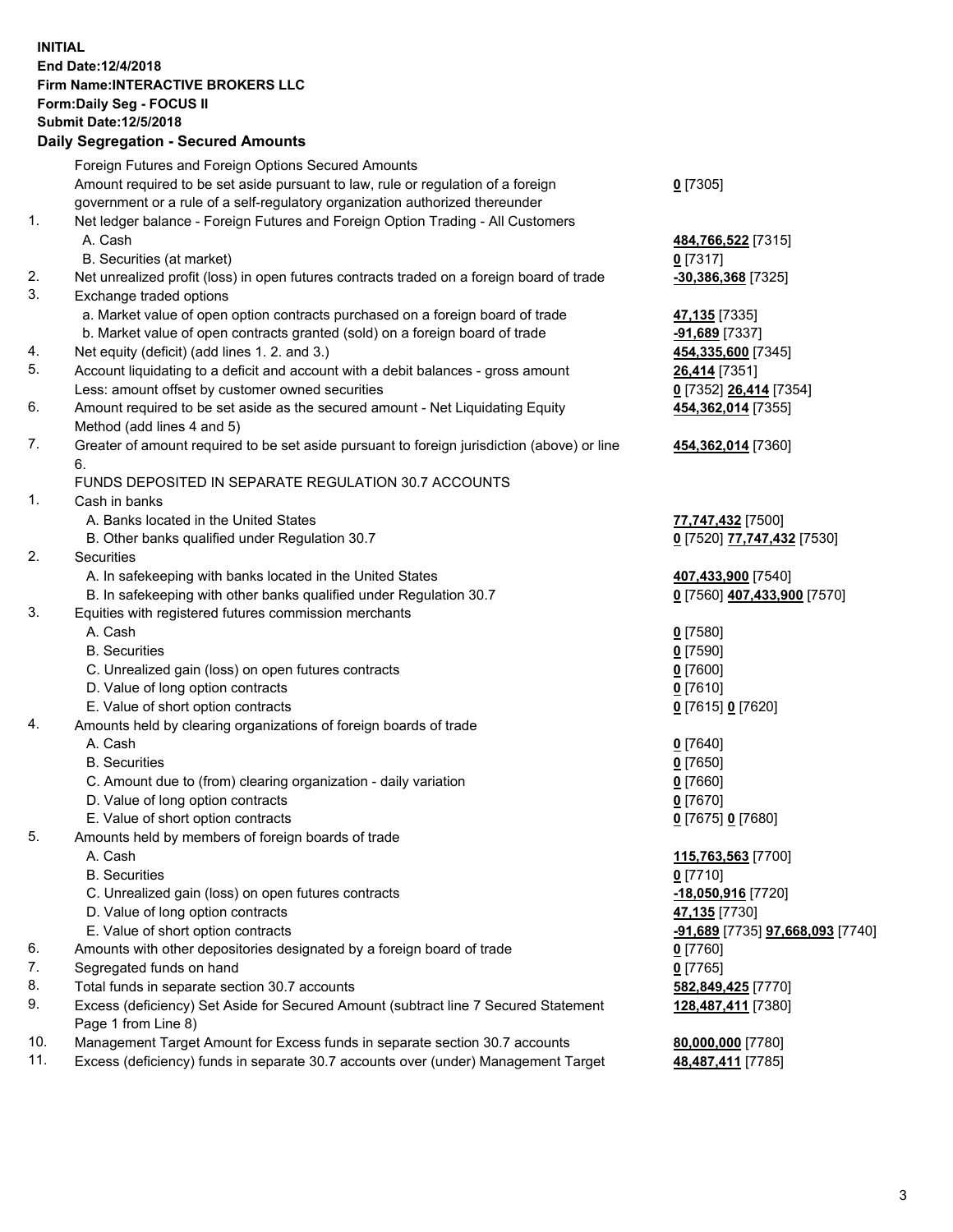**INITIAL End Date:12/4/2018 Firm Name:INTERACTIVE BROKERS LLC Form:Daily Seg - FOCUS II Submit Date:12/5/2018 Daily Segregation - Segregation Statement** SEGREGATION REQUIREMENTS(Section 4d(2) of the CEAct) 1. Net ledger balance A. Cash **4,151,241,427** [7010] B. Securities (at market) **0** [7020] 2. Net unrealized profit (loss) in open futures contracts traded on a contract market **-89,659,449** [7030] 3. Exchange traded options A. Add market value of open option contracts purchased on a contract market **441,996,173** [7032] B. Deduct market value of open option contracts granted (sold) on a contract market **-566,794,863** [7033] 4. Net equity (deficit) (add lines 1, 2 and 3) **3,936,783,288** [7040] 5. Accounts liquidating to a deficit and accounts with debit balances - gross amount **1,486,606** [7045] Less: amount offset by customer securities **0** [7047] **1,486,606** [7050] 6. Amount required to be segregated (add lines 4 and 5) **3,938,269,894** [7060] FUNDS IN SEGREGATED ACCOUNTS 7. Deposited in segregated funds bank accounts A. Cash **541,110,092** [7070] B. Securities representing investments of customers' funds (at market) **2,352,857,940** [7080] C. Securities held for particular customers or option customers in lieu of cash (at market) **0** [7090] 8. Margins on deposit with derivatives clearing organizations of contract markets A. Cash **6,363,105** [7100] B. Securities representing investments of customers' funds (at market) **1,369,932,724** [7110] C. Securities held for particular customers or option customers in lieu of cash (at market) **0** [7120] 9. Net settlement from (to) derivatives clearing organizations of contract markets **-11,241,223** [7130] 10. Exchange traded options A. Value of open long option contracts **441,892,067** [7132] B. Value of open short option contracts **-566,681,282** [7133] 11. Net equities with other FCMs A. Net liquidating equity **0** [7140] B. Securities representing investments of customers' funds (at market) **0** [7160] C. Securities held for particular customers or option customers in lieu of cash (at market) **0** [7170] 12. Segregated funds on hand **0** [7150] 13. Total amount in segregation (add lines 7 through 12) **4,134,233,423** [7180] 14. Excess (deficiency) funds in segregation (subtract line 6 from line 13) **195,963,529** [7190] 15. Management Target Amount for Excess funds in segregation **155,000,000** [7194] 16. Excess (deficiency) funds in segregation over (under) Management Target Amount **40,963,529** [7198]

Excess